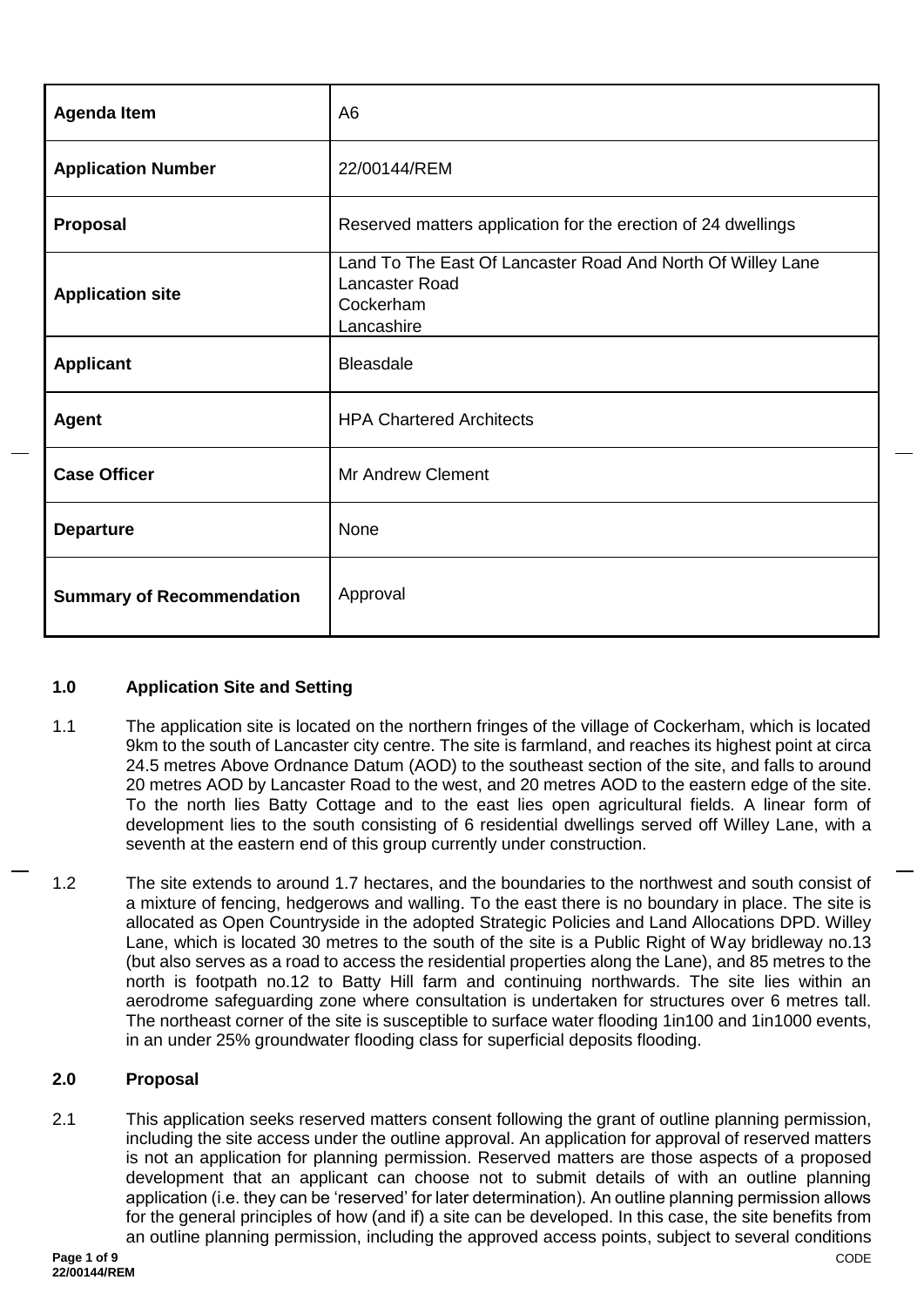and a legal agreement. Condition 1 of the planning permission requires the subsequent approval of the appearance, layout, scale and landscaping of the development, herein the 'reserved matters'. Only these 'reserved matters' are the subject of this application. Matters relating to traffic, access, air quality, flood risk, biodiversity and impacts on local infrastructure such as school places, have been considered and previously accepted as party of the outline planning permission. This application is not a re-examination of these key planning considerations and the principle of residential development on the site.

- 2.2 The reserved matters considered under this application relates to layout, scale, appearance and landscaping of the proposal for 24 dwellinghouses. The proposal includes two detached bungalows, four terraced houses, three pairs of semi-detached houses, two apartments attached to a semidetached house, and nine detached two storey dwellinghouses. The proposal seeks to provide 7 affordable dwellings on site, with a mix of affordable rent and shared ownership, in accordance with the legal agreement attached to the outline permission, with the overall housing mix for dwellings on site detailed below:-
	- 2 x one-bedroom apartments (affordable)
	- 4 x two-bedroom terraced (affordable)
	- 3 x two-bedroom semi-detached dwellings (one of which is affordable)
	- 2 x two-bedroom detached bungalows
	- 4 x three-bedroom semi-detached dwellings
	- 5 x three- bedroom detached dwellings
	- 4 x four-bedroom detached dwellings
- 2.3 The proposed properties are to be finished in coursed limestone and ivory roughcast rendered walls under a Matadale slate, anthracite grey uPVC frames windows and doors, artstone heads and cills, with black uPVC rainwaters goods and black uPVC woodgrain eaves, soffits and fascia's. Some of the properties feature timber porches, with a mix of integral garages, detached garages finished in untreated cedar/larch walls under slate roofs, and off-street parking on driveways and within a communal parking area to the north. Details of the external surfacing treatments and boundary details have been submitted, and sustainable drainage (SuDS) measures are included within the proposed layout, namely an attenuation basin to the north of the site. Landscaping is proposed across the site, but primarily focused adjacent to the attenuation basin and around public open space to the centre south of the site, with landscaping along the southeast boundary and north west corner of the site. Aggregate development is sought for an addition 5-bed detached dwellinghouse at the southeast corner of the site, which is considered through a concurrent application, along with alterations to land levels to the east of the site sought through another concurrent application, detailed within the site history below.

### **3.0 Site History**

3.1 A number of relevant applications relating to this site have previously been received by the Local Planning Authority. These include:

| <b>Application Number</b> | <b>Proposal</b>                                                                                                                                   | <b>Decision</b> |
|---------------------------|---------------------------------------------------------------------------------------------------------------------------------------------------|-----------------|
| 22/00147/FUL              | Erection of 1 dwelling with associated internal road and<br>access                                                                                | Concurrent      |
| 22/00145/FUL              | Raising and filling of land using excess spoil and topsoil                                                                                        | Concurrent      |
| 19/01223/OUT              | Outline application for the erection of up to 24 dwellings<br>(C3) and provision of new vehicular access, and<br>pedestrian access to Willey Lane | Approved        |
| 19/00164/OUT              | Outline application for the erection of up to 24 dwellings<br>(C3) and provision of new vehicular access, and<br>pedestrian access to Willey Lane | Withdrawn       |

### **4.0 Consultation Responses**

4.1 The following responses have been received from statutory and internal consultees: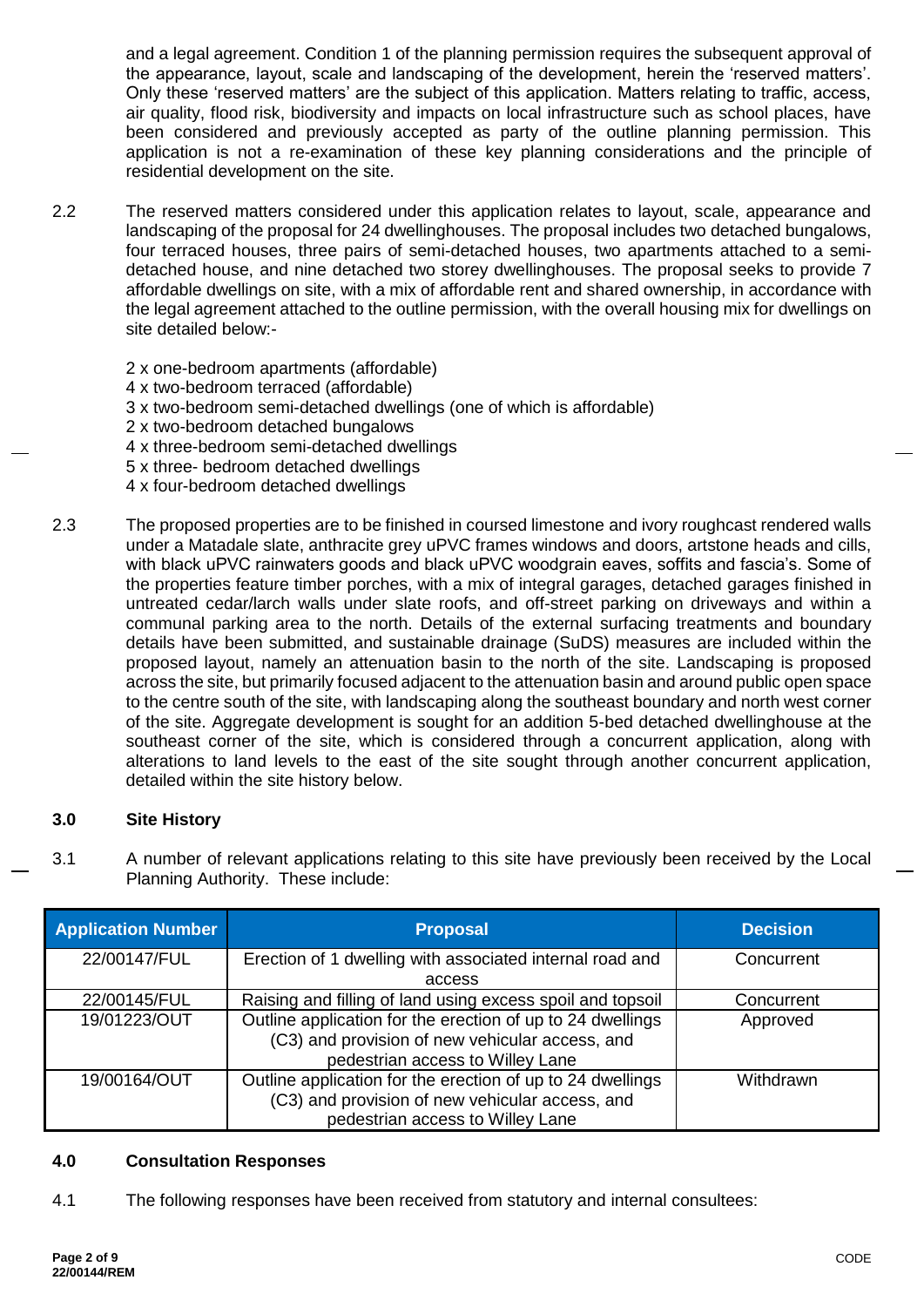| <b>Consultee</b>                            | <b>Response</b>                                                                                                                                                                                                                                                                                                                                                                                                                                                                                                                                         |  |
|---------------------------------------------|---------------------------------------------------------------------------------------------------------------------------------------------------------------------------------------------------------------------------------------------------------------------------------------------------------------------------------------------------------------------------------------------------------------------------------------------------------------------------------------------------------------------------------------------------------|--|
| <b>Parish Council</b>                       | Objection, due to impacts on traffic, road safety, local infrastructure including the<br>school, lack of facilities within the village and difficulties selling other<br>dwellinghouses in the vicinity (perceived lack of demand).                                                                                                                                                                                                                                                                                                                     |  |
| <b>County Highways</b>                      | No objection, however, concerns regarding dimensions of garages and driveways,<br>swept paths of refuse wagons and collection, agricultural vehicle swept paths and<br>barriers to attenuation pond. Recommend conditions relating to management and<br>maintenance of private streets, visibility splays, construction management plan and<br>wheel washing.<br>Further information seeks to address these points, however no further consultation<br>response has been received at the time of reporting and councillors will be verbally<br>updated. |  |
| <b>Lead Local Flood</b><br><b>Authority</b> | Objection, whilst infiltration has been demonstrated as unfeasible through<br>percolation testing, but information submitted regarding surface water sustainable<br>drainage is inadequate.                                                                                                                                                                                                                                                                                                                                                             |  |
| <b>Planning Policy</b><br><b>Team</b>       | No objection, subject to details of affordable housing mix, type and location.                                                                                                                                                                                                                                                                                                                                                                                                                                                                          |  |
| <b>Strategic Housing</b>                    | No objection, subject to details of affordable housing mix, type and location.                                                                                                                                                                                                                                                                                                                                                                                                                                                                          |  |
| <b>Arboricultural</b>                       | No objection, initial landscaping information appears extensive.                                                                                                                                                                                                                                                                                                                                                                                                                                                                                        |  |
| <b>Officer</b>                              |                                                                                                                                                                                                                                                                                                                                                                                                                                                                                                                                                         |  |
| <b>Engineering Team</b>                     | No comments received                                                                                                                                                                                                                                                                                                                                                                                                                                                                                                                                    |  |
| <b>County</b><br>Archaeology                | Archaeological field evaluation should be carried out and inform layout. Condition<br>requested for geophysical survey and trial trenching prior to commencement of<br>development                                                                                                                                                                                                                                                                                                                                                                      |  |
| <b>United Utilities</b>                     | No observation received                                                                                                                                                                                                                                                                                                                                                                                                                                                                                                                                 |  |
| <b>Natural England</b>                      | No observation received                                                                                                                                                                                                                                                                                                                                                                                                                                                                                                                                 |  |
| <b>Fire Safety Officer</b>                  | No objection, subject to an informative regarding emergency vehicle access and<br>water provision.                                                                                                                                                                                                                                                                                                                                                                                                                                                      |  |
| Lancashire                                  | No observation received                                                                                                                                                                                                                                                                                                                                                                                                                                                                                                                                 |  |
| <b>Constabulary</b>                         |                                                                                                                                                                                                                                                                                                                                                                                                                                                                                                                                                         |  |
| <b>Public Rights Of</b><br>way              | No observation received                                                                                                                                                                                                                                                                                                                                                                                                                                                                                                                                 |  |
| <b>Ramblers</b><br><b>Association</b>       | No observation received                                                                                                                                                                                                                                                                                                                                                                                                                                                                                                                                 |  |
| <b>Waste And</b>                            | No objection in principle, however waste collection points required to be within 25                                                                                                                                                                                                                                                                                                                                                                                                                                                                     |  |
| <b>Recycling</b>                            | metres of dwellinghouses, and accessible from the adoptable highway sections of<br>the site.                                                                                                                                                                                                                                                                                                                                                                                                                                                            |  |
| <b>Dynamo</b>                               | No comments received                                                                                                                                                                                                                                                                                                                                                                                                                                                                                                                                    |  |
| <b>Environmental</b>                        | No objection, subject to conditions for EV charging points and construction dust                                                                                                                                                                                                                                                                                                                                                                                                                                                                        |  |
| <b>Health</b>                               | mitigation                                                                                                                                                                                                                                                                                                                                                                                                                                                                                                                                              |  |
| <b>Civil Aviation</b>                       | No observation received                                                                                                                                                                                                                                                                                                                                                                                                                                                                                                                                 |  |
| <b>Authority</b>                            |                                                                                                                                                                                                                                                                                                                                                                                                                                                                                                                                                         |  |
| <b>County School</b>                        | No objection, informative regarding contributions required as part of outline, and                                                                                                                                                                                                                                                                                                                                                                                                                                                                      |  |
| <b>Planning Team</b>                        | requirement for notification on determination of this reserved matters application.                                                                                                                                                                                                                                                                                                                                                                                                                                                                     |  |
| <b>NHS</b>                                  | No objection subject to a financial contribution towards medical infrastructure                                                                                                                                                                                                                                                                                                                                                                                                                                                                         |  |

4.2 At the time of drafting this report, **3** letters of **objection** have been received in relation to the application, based on the grounds below:-

- **Flood risk, drainage and contamination** the site floods with slurry from Batty Hill Farm, no surface drains on Willey Lane, adequate drainage required to prevent exacerbating flood risk and contamination. Existing drains in Cockerham considered inadequate, field drainage is very poor, and flood risk and sea levels likely to increase in coming decades. Lower part of the field is liable to flooding. Revealed pipework through the field may be constructed of asbestos, with other potentially hazardous material on site.
- **Residential amenity** overlooking and overbearing existing dwellings along Willey Lane from the proposed development. Noise and disturbance from the public open space to the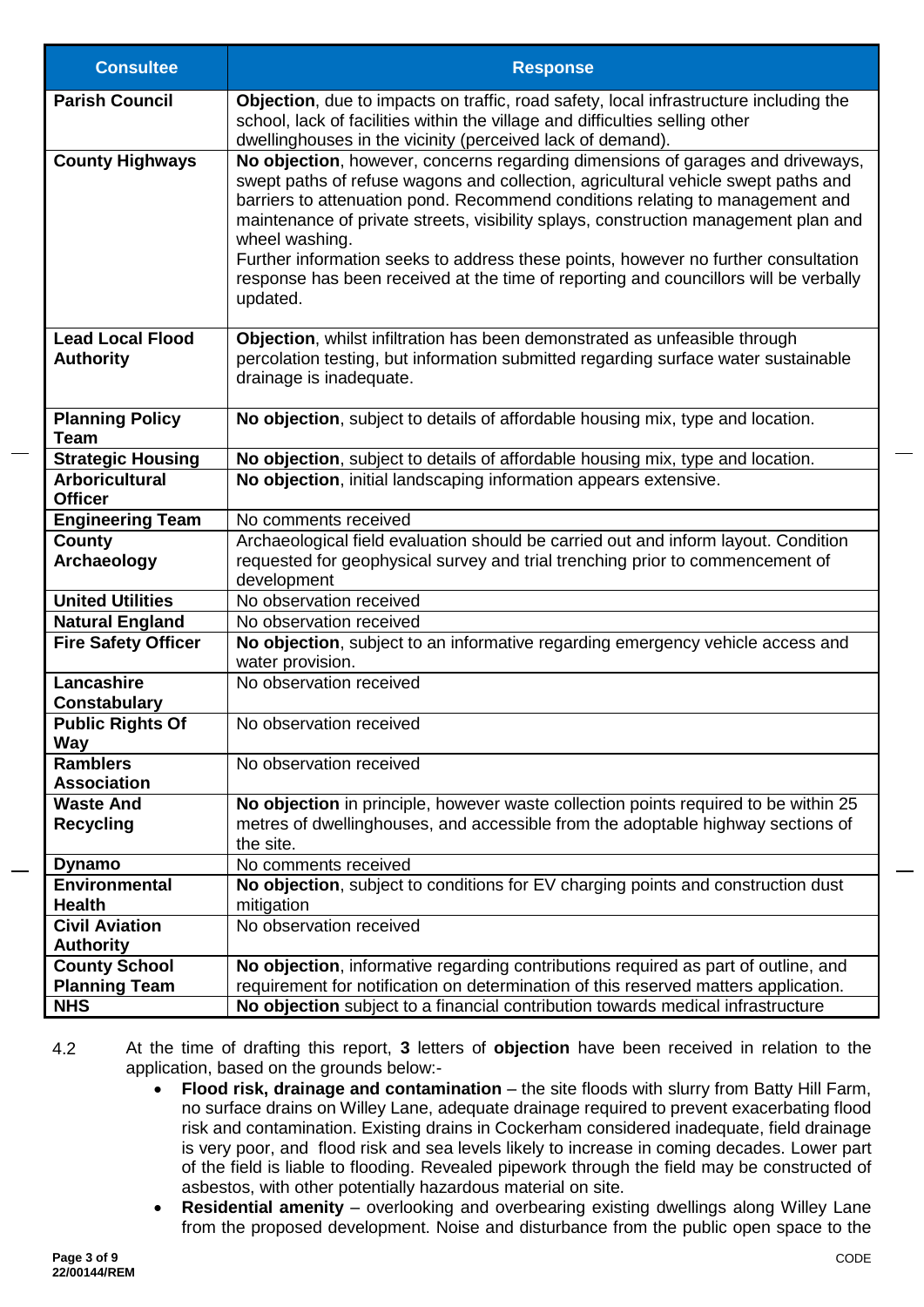rear of existing gardens. Low boundary treatments to existing properties along Willey Lane. Loss of natural light from proposed planting and boundary treatments. Road traffic noise and pollution to occupants of proposed dwellings. Lack of security from footpath adjacent to rear gardens. Lack of planting to some existing rear boundary treatments along Willey Lane, detracting from privacy and outlook.

- **Ecology** Increased ecological use since last survey submitted as part of the outline approval due to lack of grazing in the interim.
- **Visual amenity** The field is an important part of the visual amenity of Cockerham. Proposed housing does not reflect local housing, in particular terraces, and this does not reinforce local character.
- **Highways** Access onto a dangerous road, no details of accidents occurring since the outline report. Insufficient footpath to bus stop, limited public transport locally. Conflict of agricultural vehicle movements with pedestrians, cyclists and other vehicle movements. Willey Lane unsuitable for walking due to lack of street lighting and condition. Vehicular access onto Willey Lane into the site contrary to outline approval, Willey Lane unsuitable for additional vehicles.
- **Sustainability and Infrastructure** Unsustainable location, local needs will not be met, little demand for new housing in Cockerham. Lack of shops and facilities in Cockerham. Water pressure in Cockerham is poor, which would be exacerbated by additional dwellings.
- **Other matters** No effort to engage with local residents.

## **5.0 Analysis**

- 5.1 The key considerations in the assessment of this application are:
	- Extant outline permission and aggregate development
	- Housing mix and affordable contribution
	- Design, layout and drainage
	- Residential amenity
	- Landscape, open space and ecology
	- Highways, parking and waste

## 5.2 **Extant outline permission and aggregate development** (NPPG Paragraph 005 & 006)

- 5.2.1 The local planning authority can only assess the details submitted relating to the 'reserved matters'. Matters relating to the principle of the development, such as the need for housing, traffic impacts, site access, flood risk, loss of agricultural land, impacts on geodiversity and ecology are matters previously considered and accepted conditionally as part of the approval of outline planning permission. This does not mean that some aspects covered by the outline permission, such as landscape/townscape considerations, will not be assessed as part of the consideration of reserved matters, but such will relate only to whether the proposed reserved matters enables or prejudices compliance with the outline permission. In short, consideration of the reserved matters is not an opportunity to re-examine the principle of the redevelopment of the site for residential development.
- 5.2.2 The applicant has chosen to submit all the remaining reserved matters (appearance, layout, scale and landscaping) as part of this pending application. The submission of this application for reserved matters complies with condition 1 of the outline planning permission (and therefore section 92 of the Town and Country Planning Act 1990) in relation to the time limit within which an application for reserved matters approval can be made pursuant to the outline permission. The submitted layout avoids development, landscaping and tall boundary treatments with the approved access visibility splays, adhering to condition 3 of the outline consent. The proposed layout does not prejudice the potential for the site to be sustainably drained in accordance with the surface water sustainable drainage hierarchy, as percolation tests confirm that infiltration is not feasible at the site and space is provided for attenuation within the proposed layout. The submitted elevations and floor plans of each proposed house demonstrates compliance with Nationally Described Space Standards in compliance with condition 10, and 4 of these units are to comply with M4(2) Category 2 - Accessible and Adaptable Dwellings. The site provides circa 0.2ha of public open space relatively central to the scheme, with a connection to Bridleway 13 provided within the proposed layout. As such, whilst the discharge of conditions relating to the outline consent is currently being considered, the submitted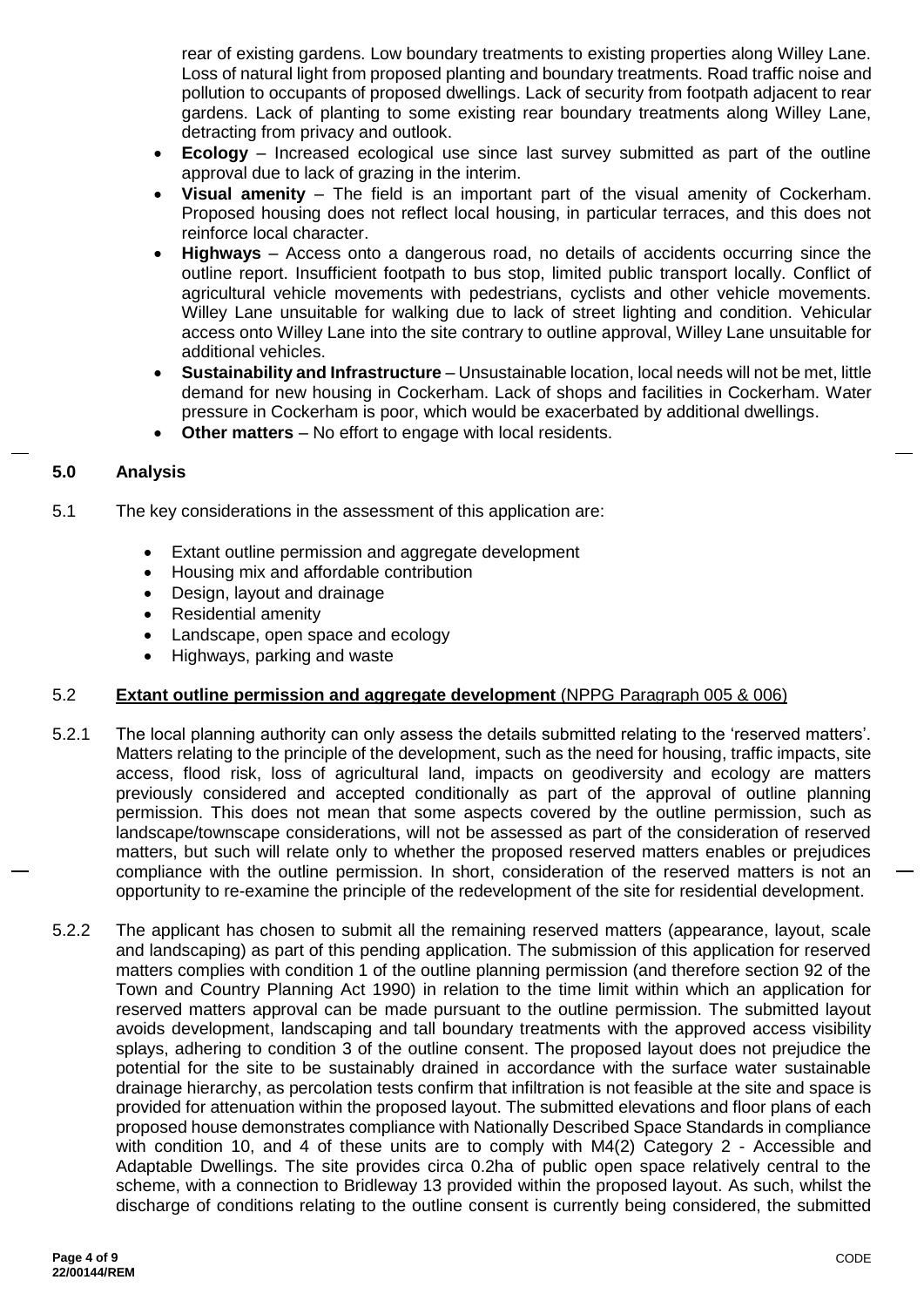details as part of this reserved matters do not prejudice the satisfactory delivery of these requirements and conditions as part of the outline consent.

- 5.2.3 The outline permission also contains a legal agreement controlling the delivery of affordable housing provision, open space financial contribution, education contribution and the provision, management and maintenance of common parts of the site. The triggers for the majority of these requirements are by occupation of certain units, or a specific period of time following the grant of reserved matters. However, affordable housing provision is to be agreed as part of this reserved matters application. Albeit under the guise of the Section 106 agreement. Notwithstanding this it will be assessed within the following section of this report.
- 5.3 **Housing mix and affordable contribution** (DM DPD Policy DM1, DM3; SPLA DPD policies SP6; NPPF section 5; Meeting Housing Need SPD, Strategic Housing Market Assessment; Affordable Housing Planning Note)
- 5.3.1 The housing mix proposed would provide 29.2% affordable housing, meeting the requirement for onsite affordable housing delivery required by the legal agreement on the outline consent at the site. The housing mix sought across the district is within the table below, which is adjacent to the proposed housing mix as part of this reserved matters application within the table below:-

| <b>Property type</b> | <b>DM1 Requirement</b><br>(%) | <b>Reserved matters</b><br>(%) | <b>Reserved matters and</b><br>full application (%) |
|----------------------|-------------------------------|--------------------------------|-----------------------------------------------------|
| 1 bed house / flats  | 10%                           | 2(8.3%)                        | 2(8%)                                               |
| 2 bed house          | 20%                           | 7 (29.2%)                      | 7(28%)                                              |
| 3 bed house          | 35%                           | 9(37.5%)                       | 9(36%)                                              |
| 4+ bed house         | 25%                           | 4 (16.6%)                      | 5(20%)                                              |
| bungalows            | 10%                           | 2(8.3%)                        | 2(8%)                                               |
| <b>TOTALS</b>        | 100%                          | 24 (100%)                      | 25 (100%)                                           |

Whilst the sought figures demonstrate a slight oversupply of 2-bedroom properties within this mix, this is considered to be a good mix of dwellings across the proposed development. The slight skew towards 2-bedroom properties is partly explained by the affordable housing requirements discussed in the next paragraph of this report, and also ensuring that some of these 2-bed units will also be available as market housing as part of the scheme. As such, the proposed housing mix is considered to be a positive aspect of this development and policy compliant, with the inclusion of some bungalow units being particularly welcome as part of this scheme.

- 5.3.2 The proposal seeks 7 units of affordable housing, two of which are to be 1-bed cottage style apartments, a single semi-detached two-bed dwellinghouse attached to these apartments, and a row of four 2-bed terraced properties. The consultation response from the Planning and Housing Strategy Team seeks the provision of a single 3-bed dwelling as part of the affordable units on-site, and given that there is a known need for a 2-bed accessible home within the area, the inclusion of one of these within the affordable units would be beneficial and has been sought during the determination process. Unfortunately, this was not forthcoming, however given the predominant requirement for 1 and 2 bed units as part of the required affordable housing provision, and the fact that the full requirement of affordable housing is to be provided on site, this is considered to be acceptable.
- 5.3.3 Of more concern is the congregation of proposed affordable units within one area of the proposed development, rather than pepper-potting these throughout the development as required by planning advice notes. Ordinarily this would be heavily discouraged, however it is understood that this is the preference of one of the few registered providers to progress interest providing on-site affordable housing as part of this development. Of greater mitigation is the fact that the affordable units would be seen in the context of a positive mix of development throughout the scheme, with other market two-bed units and smaller housing on site. Combined with the external finish in coursed limestone under natural slate roofs to highway facing elevations, this will make these affordable units indiscernible from the open market dwellings, despite being congregated into a single area. As such, whilst the lack of dispersion of affordable units across the site is disappointing, given the mitigating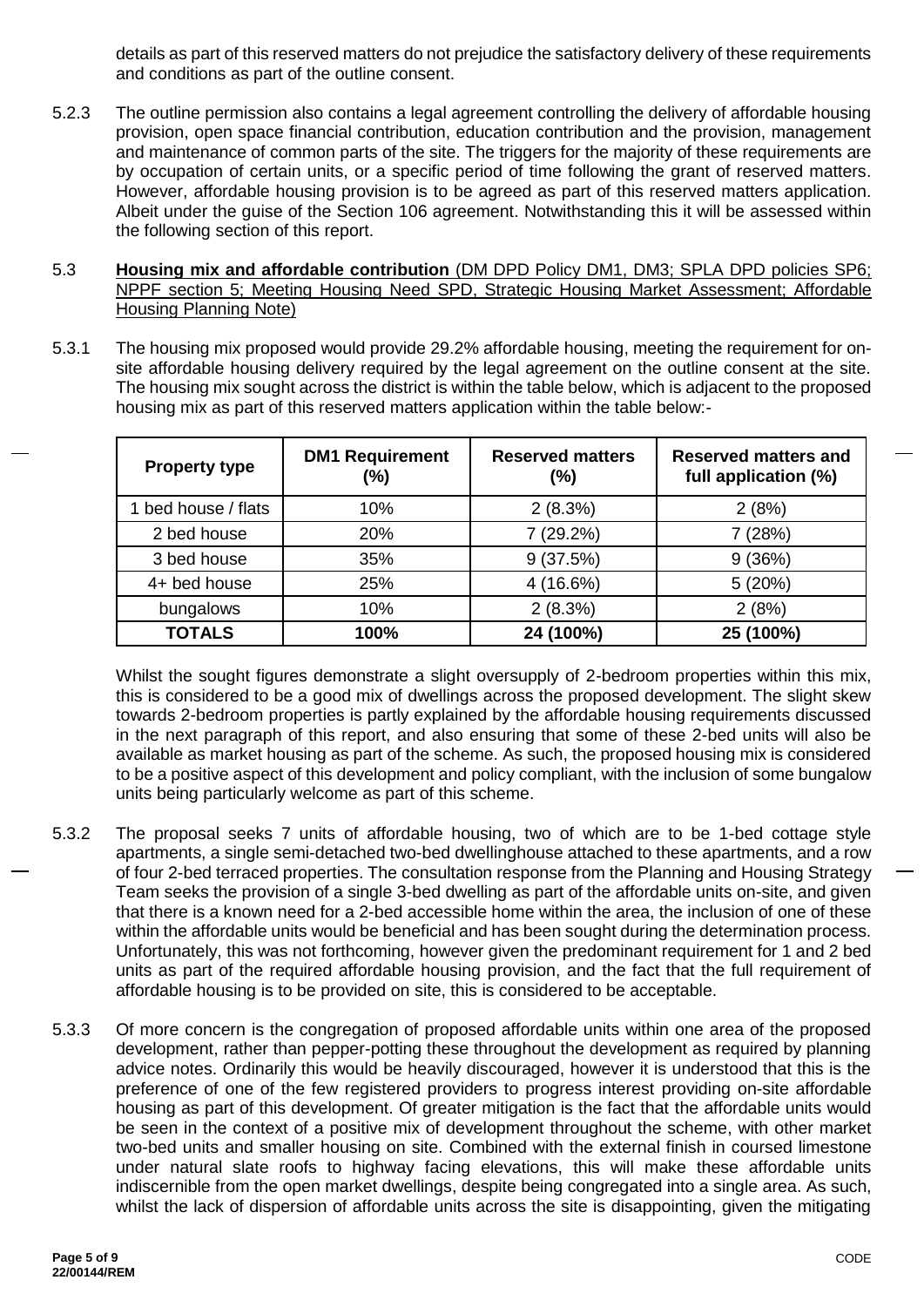circumstances this is considered to only be a minor detraction from the scheme which provides a positive mix of dwellings at the site.

- 5.3.4 The NHS request for contributions cannot be accepted at this time. No evidence has been provided by the NHS justifying the need or cost for the proposed works to the medical centre. Accordingly, the request does not meet the required CIL regulations tests, and in any case such contributions would be required at outline stage, rather than reserved matters.
- 5.4 **Design, layout, heritage and drainage** (DM DPD Policies DM2, DM4, DM27, DM29, DM30, DM33, DM34, DM35, DM39, DM42, DM45, DM46; NPPF sections 2, 5, 11, 12, 14, 15 and 16; Surface Water Drainage, Flood Risk Management and Watercourses Planning Advisory Note; National Model Design Code)
- 5.4.1 The layout plan at outline stage was indicative only, however it is noteworthy that the proposed layout is in broad accordable with this previous indicative iteration of the scheme. The pumping house has been removed, and an additional dwellinghouse is sought concurrently as an aggregate development to the scheme. However, the continuation of a frontage facing Lancaster Road to the west and the remaining development focussing around a public open space area of the most elevated aspect of the site is considered to be positive aspect of the proposal.
- 5.4.2 The site now includes a communal parking area for units 1 to 7, which is located to the rear of these properties. Given the rural location, this originally raised concerns regarding the visual impact of such a parking area. It is worth noting that some prominent locations within the village of Cockerham contain parking areas as existing, such as on the prominent corner of Lancaster Road and Main Street, and immediately adjacent to Main Street as part of the Parish Hall. Combined with the setback from the public highway and pavement by circa 35 metres and mitigative planting of 8cm to 12cm girth trees adjacent to the proposed car parking area, this is considered to be acceptable in this context, particularly as this removes parking from more prominent potential provision to the front or sides of units 1 to 7.
- 5.4.3 The proposed development includes a number of dwelling types, styles and sizes, helping to break the visual built form of the site through this variety and setback frontages, but also ensuring a congruency of style across the site using the same external materials throughout. These external materials are considered to be good quality in the context of the variety design and materials present within Cockerham. The use of limestone and natural slate is considered to be positive and sympathetic to this rural location. The village contains existing rows of terraced housing, in addition to detached and semi-detached housing, similar to the proposal. The single and two storey height and scale of dwellings proposed is proportionate to the surroundings, and subservient to some of the existing larger dwellings immediately adjacent to the application site. Whilst the housing design and materials have been used elsewhere in the district, namely in Mill Head and Warton, the gable ended roof, front gable features, porches and use of stone and render under slate is congruent to existing development within Cockerham. The two bungalows at the site will also appear congruent to the surrounding built form, and placed adjacent to the entrance to the site these will help to break the visual appearance of the built form across the site from this central access viewpoint of the proposal. Whilst timber fencing is used within the development to delineate and provide private garden areas, the use of lower stone walls and knee rail fencing to the entrance areas of the site, and stock fencing to the northern rear boundaries to avoid a stark length of tall fencing to open fields are both positive improvements through amendments to the proposal. Overall, the design, scale and visual impact of the proposal is considered to be sympathetic to the surroundings and is acceptable from this perspective.
- 5.4.4 Whilst the site is circa 85 metres from the Grade II Listed Building of The Old Rectory, this heritage asset is already surrounded by existing dwellinghouses at closer proximity providing intervening built form to the application site. Furthermore, the nearest proposed built form is a further 15 metres away from the heritage asset due to the proposed setback from Lancaster Road, and as such it is considered the proposal will cause no undue harm to the setting of heritage assets. The site is understood to be of archaeological interest, with a Roman Road potentially located in the vicinity. These are in principal issues that should have been addressed at the time of the outline consent, given they were not, it is not lawful to re-visit this as part of this application, or impose a condition to this effect.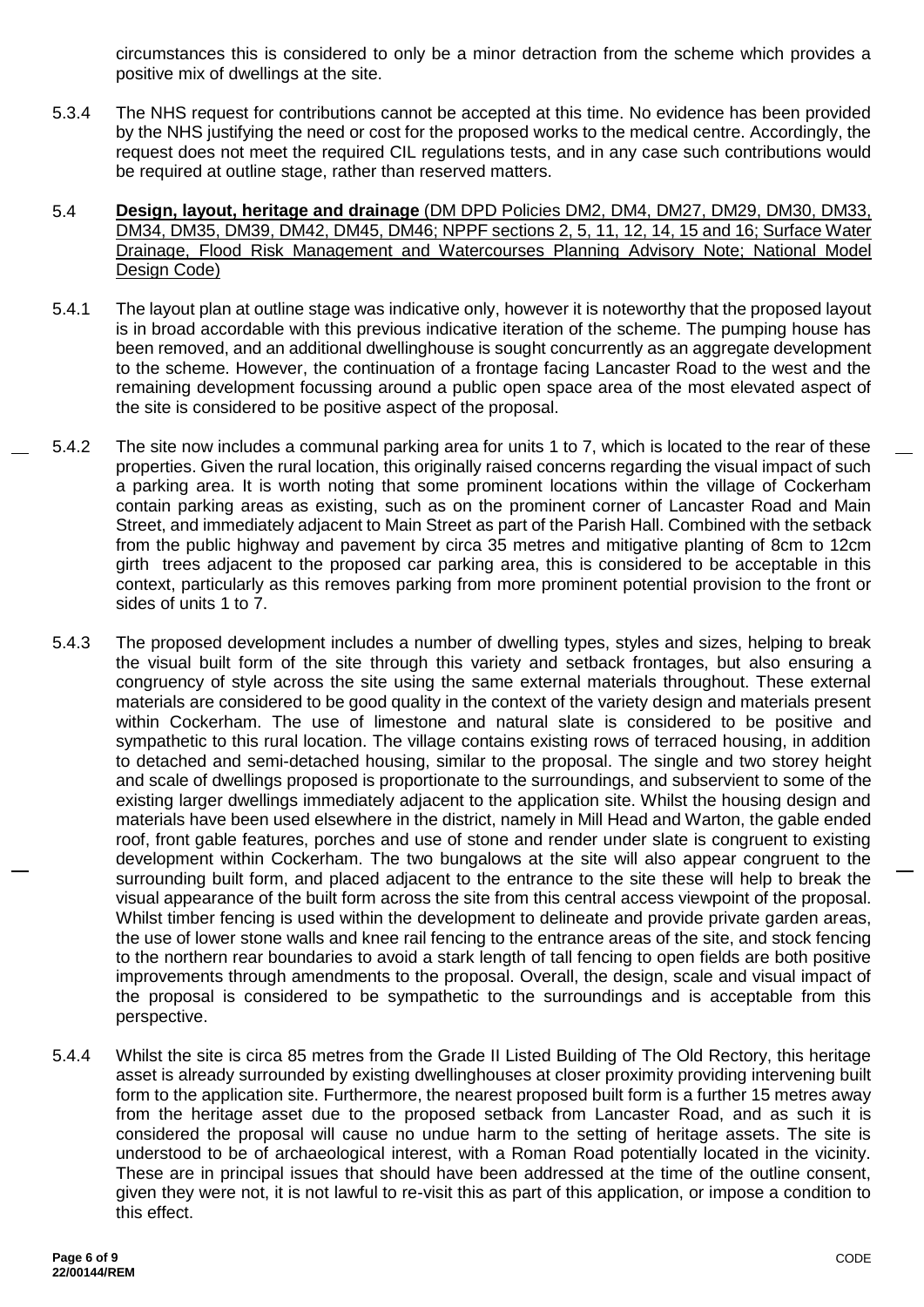5.4.5 The original outline application detailed that soakaways across the site would provide a suitable and sustainable surface water drainage scheme for the proposal, however the proposed layout includes an attenuation pond and directing the surface water drainage to an existing drainage ditch at greenfield runoff rates. The full drainage requirements for the site are controlled through planning conditions on the outline consent, however the proposed site layout proposed under this application should avoid prejudicing the delivery of an appropriate drainage scheme at the site. Whilst information received to date is far from comprehensive, this has satisfactorily demonstrated that infiltration and soakaways cannot be provided at the site as originally intended. As such, the proposed layout does not prejudice the delivery of soakaways, as these are unfeasible due to existing natural site conditions as opposed to layout. The layout includes suitable space for a surface water attenuation basin to the northern section of the site. Whilst an appropriate surface water sustainable drainage scheme has not been received to date, leading to an objection from LLFA, this will be fully assessed as part of the discharge of conditions process on the outline consent. The key at this stage is that the proposed layout sought through this reserved matters application does not prejudice a suitable drainage scheme at the site, and as such this reserved matters proposal is considered to cause no undue harm with regard to drainage.

### 5.5 **Residential amenity** (DM DPD Policies DM2, DM29; NPPF sections 12; Nationally Described Space Standards)

- 5.5.1 The proposed dwellinghouses are suitably separated from opposing walls with clear glazing to prevent privacy and overlooking concerns between proposed dwellings. All the proposed garden areas are of suitable scale, and whilst four dwellinghouse gardens are marginally below 10 metres in depth, all more than 9 metres, and this depth is considered to be appropriate, particularly given the that there is no directly opposing garden or dwelling to the rear of each. Given a number of dwellinghouse only just adhere or marginally exceed the minimum garden spaces, permitted development rights could be removed to protect this external private garden and residential amenity standards. Apartments do not require to achieve these minimum garden requirements for dwellinghouses, however curtilage areas of 34sq.m and 47sq.m have been provided for the two proposed apartments on site. Each dwelling (houses and apartments) meets the minimum Nationally Described Space Standards of minimum floor and storage space. The proposed development is considered to offer suitable residential amenity standards to future occupants of the proposed development.
	- 5.5.2 The nearest dwellinghouses to the application site are Batty Cottage to the north and the dwellinghouses along Willey Lane to the south. The end of the terrace row is circa 13.8 metres south of the side elevation of Batty Cottage, and sufficient distance to prevent overbearing or overshadowing this existing dwellinghouse. Subject to the upper floor north facing bathroom windows being obscure glazed and high level opening, this will ensure the opposing elevation of Batty Cottage and the side curtilage area is not overlooked, and therefore the privacy standards are maintained. Along Willey Lane, the nearest property is the rear elevation of the existing bungalow Hollybank and proposed unit 13 side elevation, which are circa 11.9 metres separated. This is considered to be suitable separation distance to prevent overbearing, and the fact this proposed dwelling is to the north of the existing bungalow will prevent overshadowing of Hollybank. The upper floor side facing window to unit 13 serves a bathroom, and subject to this being obscure glazed and high level opening, combined with the implementation of the 1.8 metre tall fence between these properties, the proposal is considered to cause no undue harm to privacy of existing neighbouring dwellinghouses. Whilst unit 12 and Hallgarth are separated by circa 16.5 metres, the same restrictions on upper floor side facing windows and installation of boundary treatments applies to this unit too.
	- 5.6 **Landscaping, open space and ecology** (DMDPD policies DM27, DM44, DM45, DM46 and Appendix D; SPLA DPD policy SP8 and EN3; NPPF: section 12 and 15; PAN04 – Open Space Provision in New Residential Development Planning Advisory Note)
	- 5.6.1 The proposal provides public open space within the site in terms of circa 0.2 hectares amenity green space. This open space is well placed, appearing relatively central to the development, and on the most elevated section of the site and therefore avoiding developments within this more prominent area. Using the most elevated section of the site for public open space and landscaping is a positive layout and design of the scheme, as this peaks above the finished floor level of any of the proposed dwellings, and provides a backdrop to proposed dwellings closer to Lancaster Road and a softer foreground to those beyond to the east of this open space. This space will link to the footpath between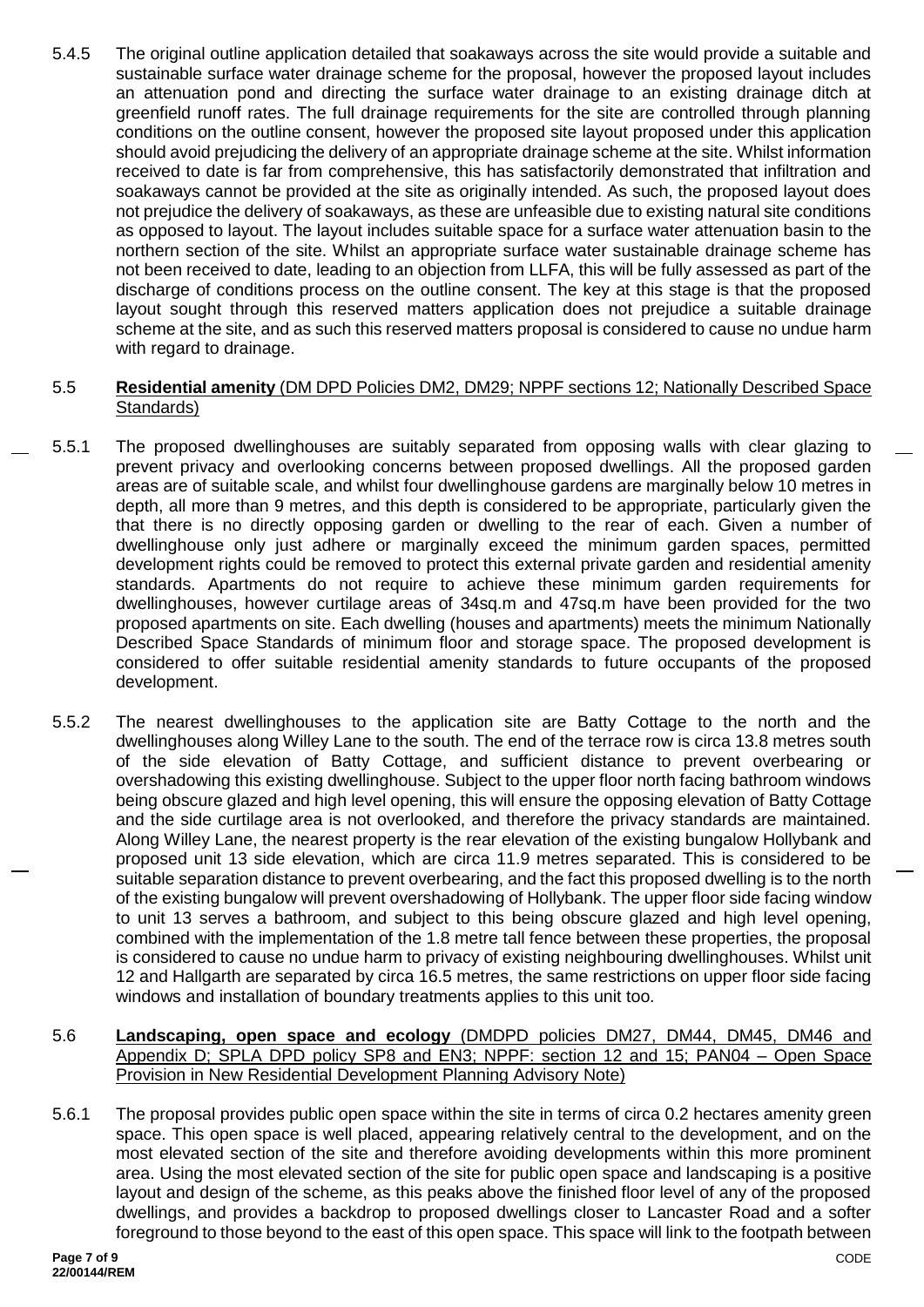the site and Willey Lane, and extensive levels of planting will help to ground the area and ensure this has an appropriate rural appearance with tree lined streets.

- 5.6.2 The proposed landscaping includes native species and fruiting cherry trees, in accordance with the ecological mitigation required at the site, and will offer visual mitigation to the soften the appearance of parking areas and the attenuation pond on site. The proposed fencing along the southern edge of the site appears to be outside of the root protection area and fencing to retain the existing hedgerow along this boundary, with suitable separation between development and all other existing trees and hedges on site. As such, and subject to other conditions and legal agreement for open space contributions and landscaping as part of the outline permission, the proposed development is considered to offer a good standard of landscaping on site, a positive open space area, and delivers ecological mitigation through the proposed planting and landscaping.
- 5.7 **Highways, parking and waste** (SPLA DPD policies T2, T4; DMDPD policies DM29, DM60, DM61, DM62, DM63, DM64; NPPF sections 9 and 12; Walking and Cycling Planning Advisory Note; Waste Storage and Collection Guidance for Domestic and Commercial Developments Planning Advisory Note)
- 5.7.1 The access detailed within the reserved matters is in accordance with that already approved as part of the outline permission at the site. There will be some private cul-de-sacs off the adoptable highway element of the proposal, but these are between 20 metres and 50 metres long, and at circa 4.8 metres wide are considered suitable for access and turning, particularly with the turning head at the end of the longest private cul-de-sac. Whilst this will require some of the dwellinghouses moving bins for collection circa 40 metres, longer than the suggested maximum of 25 metres, this is considered to be appropriate in the circumstance given the scale and dimensions of the site. Each dwellinghouse has suitable parking provision, and the delivery of EV charging points is controlled through the outline consent. Where proposed dwellings do not benefit from a proposed garage, the site plan demonstrates a bicycle parking outbuilding, which can be controlled through planning condition. The provision of the paved link to the bridleway 13 along Willey Lane will encourage walking and cycling as transport and recreation options. Other footway improvements along Lancaster Road are controlled through the outline consent, as is the construction management plan requested by consultees, but the delivery of this is not prejudiced by the layout sought as reserved matters. As such, the site access, highway layout and parking provision is considered to be acceptable.

### **6.0 Conclusion and Planning Balance**

6.1 In conclusion, the proposed layout, scale, appearance and landscaping (the reserved matters) of the proposed residential development and associated open space and landscaping, satisfactory addresses the requirements of the Framework and policies of the development plan. The amended proposal is considered a well-planned proposal that constitutes quality design, external materials and layout to compliment the existing built form and settlement pattern of Cockerham. The open space and landscaping is well considered to the topography and softening the development of the site. Despite some shortcomings in garden depths, location of affordable housing and the parking area forming part of the proposed layout, these compromises do not diminish residential amenity standards, nor would the affordable housing be discernible from open market dwellings on-site, despite being congregated into one particular area. The layout and design of the development is considered safe for all users from a highway perspective, with adequate off-street car and bicycle parking provided as part of the proposal, and the positive link to the existing bridleway encouraging walking and cycling through the site. Finally, the applicant has demonstrated that the proposals would not conflict with the outline planning permission and its associated legal agreement. For the reasons set out above, the benefits of the proposal are considered to outweigh the minor detractions identified, it is recommended that the reserved matters details submitted are conditioned granted approval.

### **Recommendation**

That Reserved Matters Consent BE GRANTED subject to the following conditions:

| Condition no.               | <b>Description</b>          | Type⊺   |
|-----------------------------|-----------------------------|---------|
|                             | Time limit for commencement | Control |
| Page 8 of 9<br>22/00144/REM |                             | CODE    |